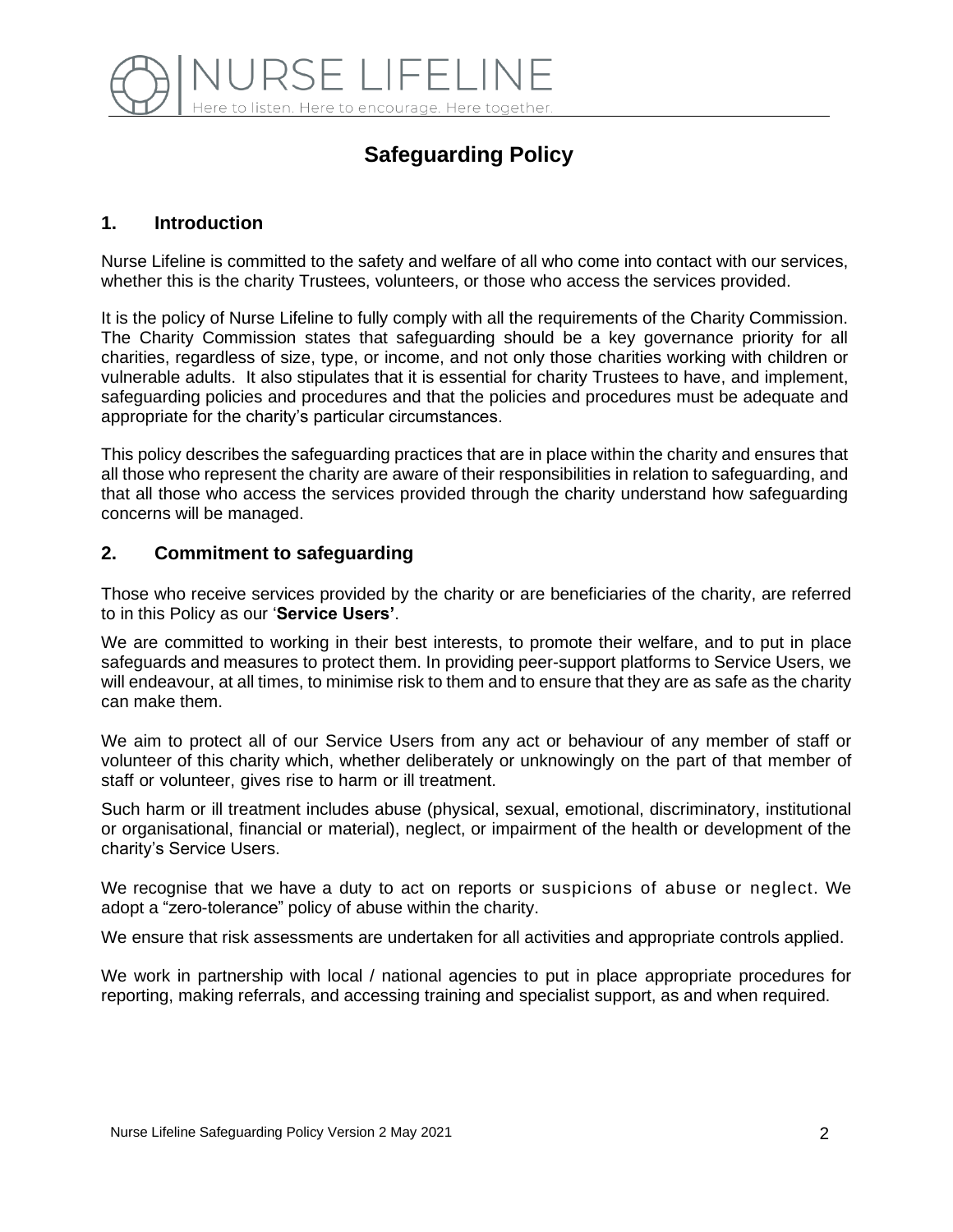

#### **3. Safe recruitment**

To aim to protect our Service Users, we will seek to recruit Trustees, staff and volunteers using appropriate procedures, safeguards and checks.

All volunteers working for the charity as call handlers must be registered with the Nursing and Midwifery Council, (the professional regulator for nurses and midwives in the UK, and nursing associate in England) and therefore are expected to comply in full to the regulator's codes of practice for professional behaviour.

References are obtained for all staff posts and volunteer roles prior to appointment.

We provide an induction programme for all new volunteers, Trustees and staff, and provide appropriate training and ongoing/refresher training at regular intervals, to enable all volunteers, Trustees, and staff, to undertake their roles safely, effectively and confidently. Evidence of external safeguarding training within civilian health professional roles will be sought from volunteers. The induction will make it clear to them that they have an obligation to implement this Policy and to learn about protection issues and their related responsibilities.

We will use the Disclosure & Barring Service ("DBS") checks to help us to assess suitability of a candidate for a particularvolunteer or staff role in accordance with our approach to risk management.

We will regularly review our recruitment and other human resources procedures in response to changes in legislation and systems external to the charity, e.g., DBS and barring list checks.

#### **4. Safeguarding our service users**

Through our peer led phone service, individuals calling the service may be suffering from some form of anxiety or emotional stress. We ensure that our volunteers undergo training in call handling which includes training in recognising risk factors, and skills and techniques for dealing with distressed callers. In addition, we provide them with tools and resources which include signposting resources to support those in need.

Safeguarding algorithms are in place to guide our call handlers through the process of identifying and acting on a safeguarding concern.

When our call handlers are concerned about the safety of a Service User (i.e., due to harm they may cause to themselves, harm they may cause to others, or harm they may be at risk of from others), our call handlers will talk to them and encourage them to find a way to keep themselves and others safe.

Through the provision of our peer led phone service we do not routinely collect personal data however, if we have a safeguarding concern about a Service User or someone in their care, e.g., we are concerned that their safety is in immediate danger or someone in their care is in immediate danger, we will encourage them to collaborate with our call handlers in order to get them the help and assistance they may need.

We will ask the Service User to consent to providing us with a name, contact number and address so we can help support them. We will fully explain who we may share their contact details with so that we can get them the emergency help that they need.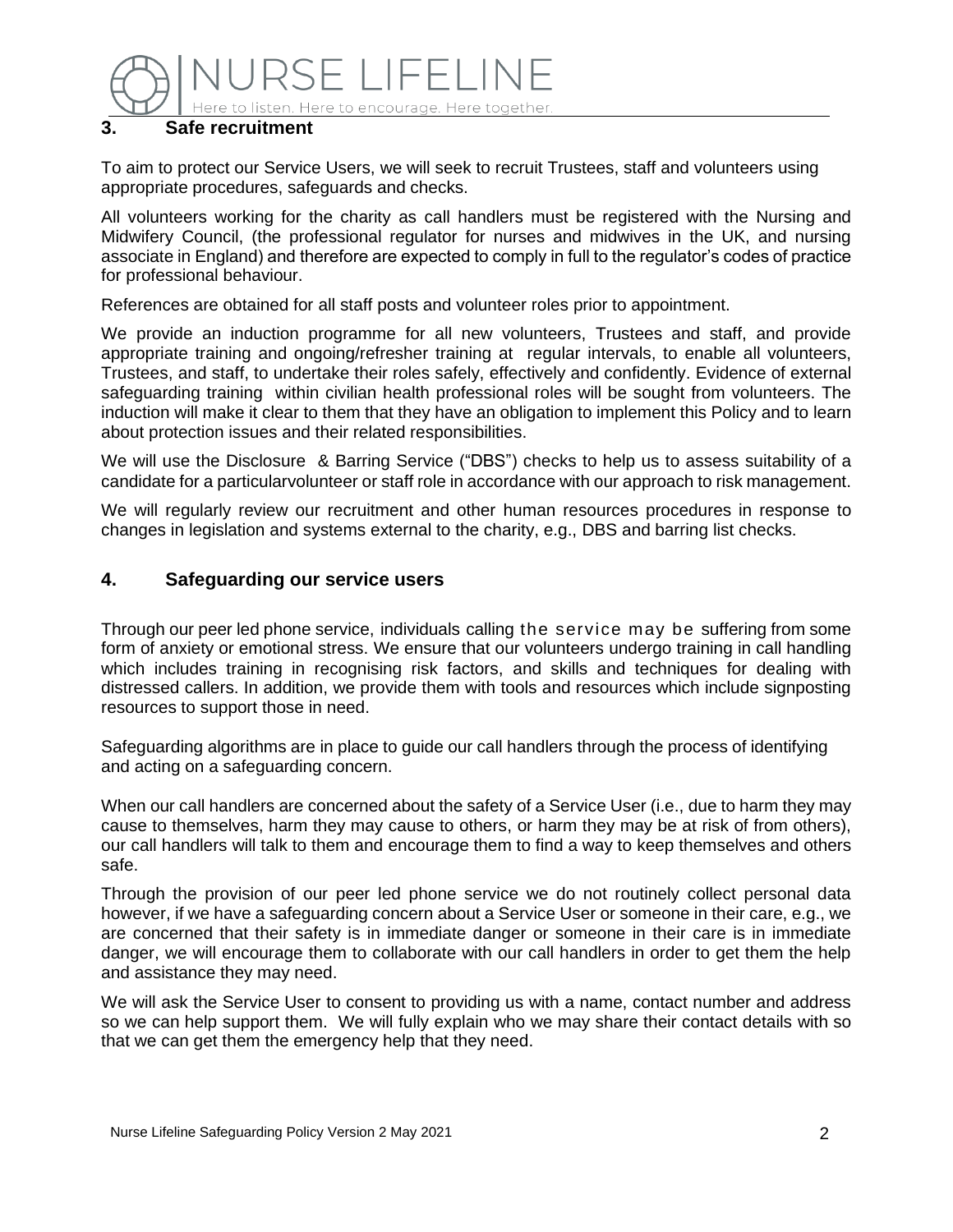

There may be occasions where our call handlers feel that the Service User is not in the right state of mind to be able to make decisions that will keep themselves or others safe in their current situation. In emergency situations, where the telephone number is identified in our call handling system, we may need to use the telephone number to get emergency assistance to them. Any contact details obtained are only used to manage emergency safeguarding situations and are not used for any other purpose.

Triggers that may cause us concern for the immediate safety of a Service User or others, may be where a Service User has described a situation that clearly puts them at risk to themselves or others, or where a Service User becomes unconscious whilst they are on the call.

In addition, if a service user tells us about potential harm that could be caused to a child in their care, or a vulnerable adult, we may need to contact other relevant services.

Where any personal data is shared with a third party, as described above, we will take steps to ensure that the personal data is handled safely, securely, and in accordance with individuals' rights, our obligations, and the third party's obligations under the law.

All reports and logs will be kept securely and confidentially according to the charity Privacy Policy, until or unless it is necessary to share this material with the agencies who can provide support in emergency situations.

The charity is unable to discuss fitness to practice issues. Where a Service User is distressed about a situation in relation to their professional work, and we feel someone has been or may be at risk of harm, we will talk to them and encourage them to contact the support available through their professional governing bodies.

# **5. Leadership and safeguarding responsibilities**

The Board of Trustees are responsible for ensuring safeguarding policies and procedures are in place. They are responsible for understanding their responsibilities in line with the Charity Commission and legal requirements for safeguarding and in particular must ensure the following are in place:

- Appropriate policies and procedures which are followed by all Trustees, volunteers and management roles.
- Appropriate vetting checks are carried out on individuals who work for the charity, as required by their charity role.
- Processes to identify and handle safeguarding concerns.
- A clear system for referring or reporting safeguarding concerns to relevant organisations.
- Management of risks within a charity risk register which is regularly reviewed.
- Ensuring that statutory guidance, good practice guidance, and legislation, relevant to the charity, is followed.
- Ensuring sufficient resources and training in relation to safeguarding for Trustees, management roles and volunteers is in place.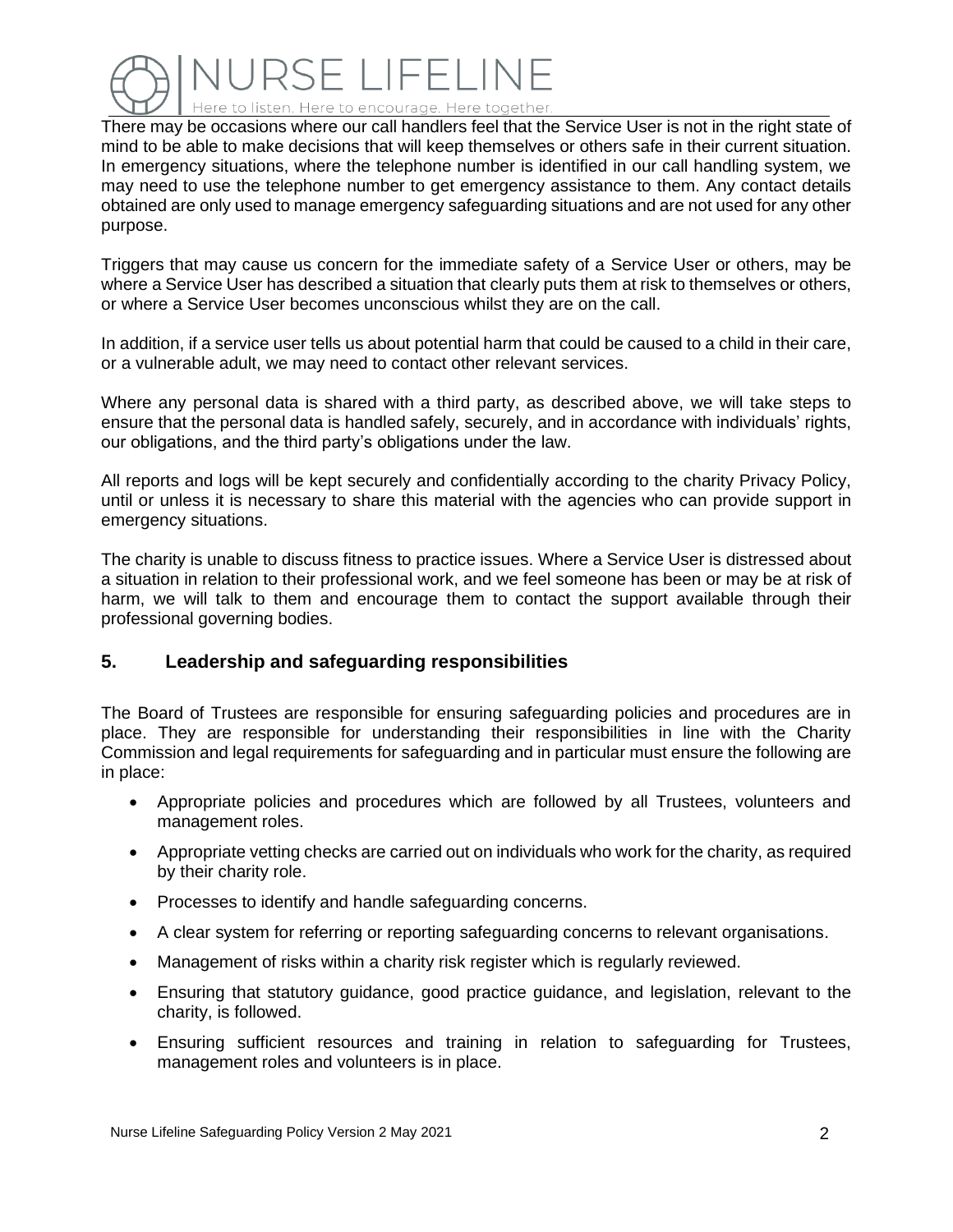

The role of the Charity Manager acts as the operational point of contact for management of safeguarding concerns.

#### **6. Awareness of harm and abuse within the charity**

Any reported incidents of misconduct or inappropriate behaviour (inclusive of, but not limited to; physical, psychological, sexual, emotional or financial harm or abuse, and prejudicial attitudes, both deliberate and unintentional) withinthe charity (directed at members of the charity or Service Users) will be fully investigated and legal action will be taken where necessary. Such incidents may result in an individual being reported to their professional governing body and/ or police services.

Trustees and volunteers who are registrants of the National Midwifery Council are expected to abide by the codes of practice set by the professional governing body and should not act in such a way as to increase the risk of harm to others (inclusive of children or vulnerable adults).

# **7. Reports of possible or actual harm**

The charity supports and encourages all Service Users and volunteers to promptlyspeak up and contact the Charity Manager where there is a concern (i.e. a worry, issue or doubt about practice or about treatment of a Service User or colleague, or their circumstances), or a disclosure (i.e. information about a person at risk of, or suffering from, significant harm) or an allegation of an incident or a possibility that a volunteer associated with the charity or Service User has caused harm or could cause harm to a person in their care.

Those working for or volunteering for the charity can report, and have a responsibility to report, something that they become aware of if they suspect or discover that it is not right or is illegal, or if it appears to them that someone within the charity is neglecting their duties, putting someone's health andsafety in danger, or covering up wrongdoing. They may become aware of any of these things directly from what they see or hear, or from something another personhas disclosed to them.

The charity prefers that anyone should initially use internal processes whenever possible to make a report as above to facilitate the correct level of escalation, but this does not prevent them from making a report or referral, in their own right as a private individual, to statutory agencies such as social services or the police.

The charity cannot promise confidentiality to staff or volunteers making an internal report (to the Charity Manager) where it has to be shared with any statutory agencies.

The charity actively encourages its staff or volunteers to raise concerns or to disclose information, which they believe shows malpractice i.e., whistle-blowing (disclosure in the public interest). The charity policy for Raising and Escalating Concerns should be followed.